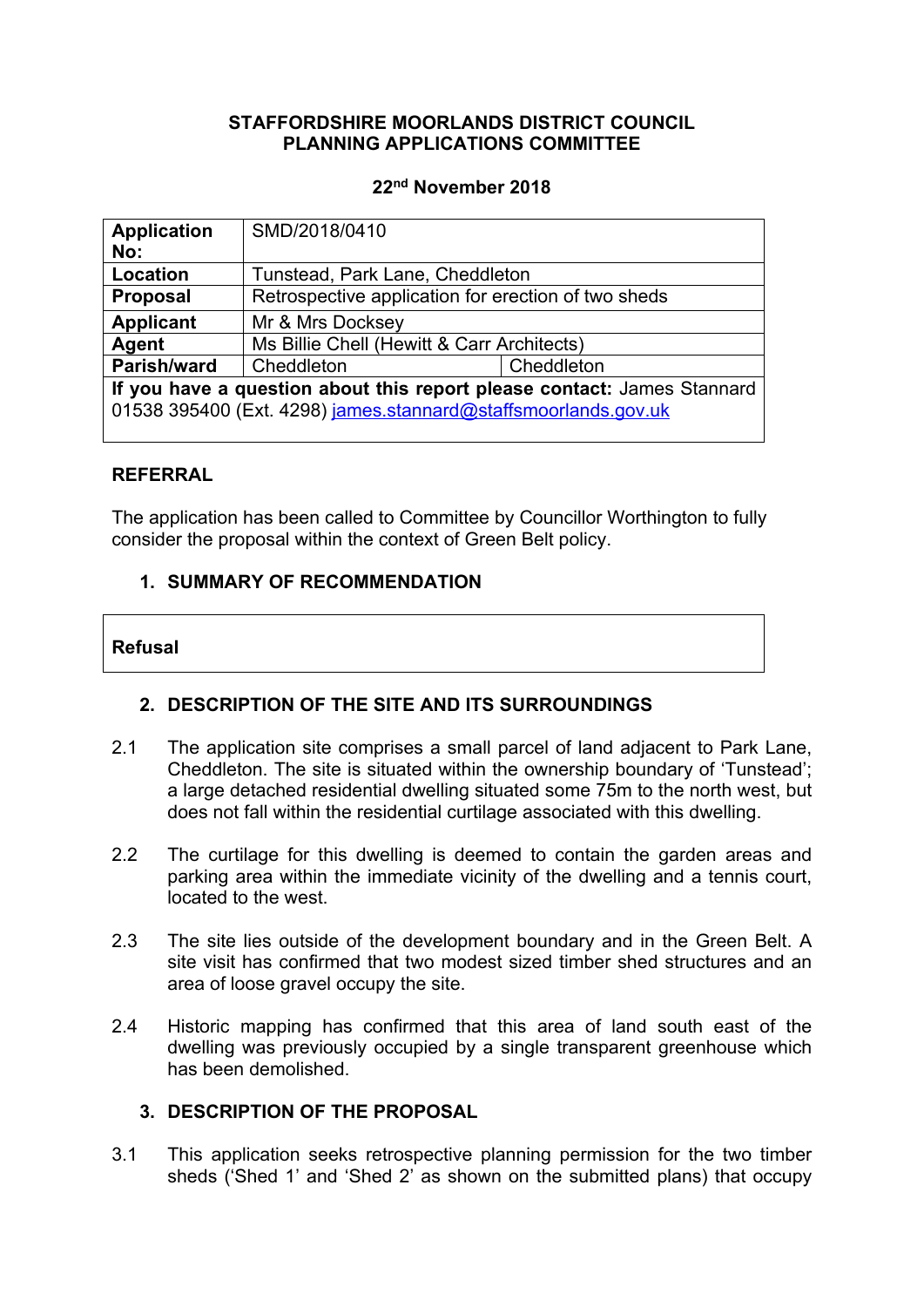the site, each sitting on a concrete base, following an enforcement investigation.

3.2 'Shed 1' covers an area of approximately 12sqm whilst 'Shed 2' covers an area of approximately 6.5sqm and is located closer to the boundary with the public highway. Both structures have a dual pitched roof and are finished in a light brown timber finish.

# **4. RELEVANT PLANNING HISTORY**

4.1 No previous planning history

## **5. PLANNING POLICIES RELEVANT TO THE DECISION**

- 5.1 The Development Plan comprises of:
	- Saved Local Plan Proposals Map / Settlement Boundaries (adopted 1998).
	- Core Strategy Development Plan Document (adopted March 2014)

## Staffordshire Moorlands Local Plan (1998)

5.2 Development boundaries within the 1998 Adopted Local Plan are still in force until such time as they are reviewed and adopted through the site allocations process. Following consultation last year a Preferred Options Site Allocation DPD is currently out for consultation.

## Adopted Staffordshire Moorlands Core Strategy DPD (26<sup>th</sup> March 2014)

- 5.3 The following Core Strategy policies are relevant to the application:-
	-
	- **SS1** Development Principles<br>
	SS1a Presumption in Favour c SS1a Presumption in Favour of Sustainable Development<br>SS6a Rural area strategy
	- Rural area strategy
	- **DC1** Design Considerations
	- DC3 Landscape Character
	- R1 Rural Diversification

## National Planning Policy NPPF

- 5.4 The following parts of the National Planning Policy Framework are relevant to this application:-
	- **Achieving Sustainable Development Chapter 2**
	- **Achieving Well Designed Places** Chapter 12
	- Protecting Green Belt Land Chapter 13

## **6. CONSULTATIONS CARRIED OUT**

| Press Notice expiry date: | N/A                          |
|---------------------------|------------------------------|
| Site Notice expiry date:  | 5 <sup>th</sup> October 2018 |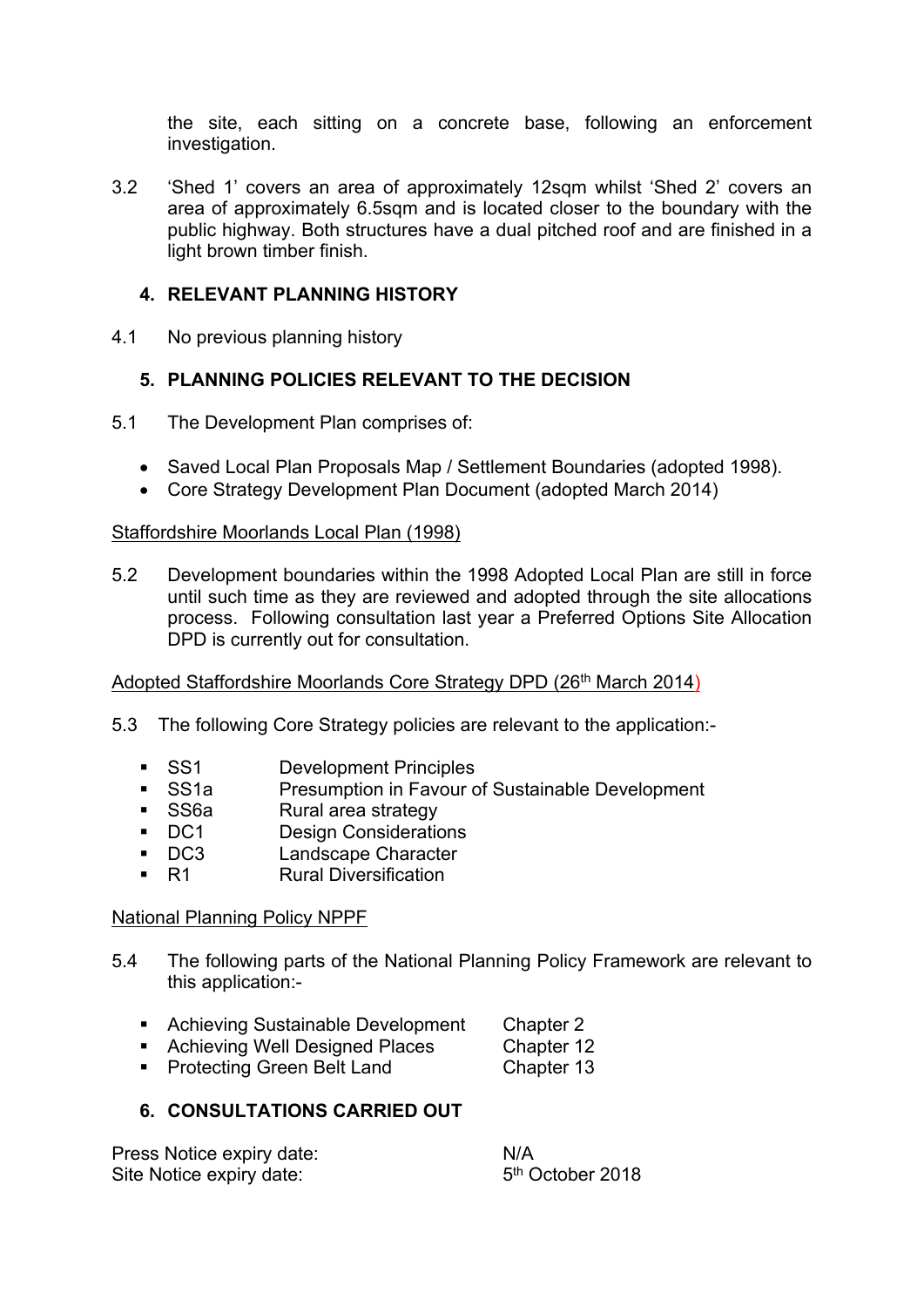Local residents have been notified by letter.

| <b>Consultee</b>                    | <b>Comment</b> | <b>Officer response</b> |
|-------------------------------------|----------------|-------------------------|
| <b>Cheddleton Parish</b><br>Council | No Objection   | N/A                     |
| <b>Severn Trent Water</b>           | No Objection   | N/A                     |

# **7. OFFICER COMMENT AND PLANNING BALANCE**

## **Key Issues**

- **Principle of Development & Impact on Green Belt**
- Design & Landscape Character

## **Principle of Development & Impact on Green Belt**

- 7.1 The site is located outside of the residential curtilage associated with 'Tunstead', outside of the development boundary in the open countryside and in the Green Belt. As such, this application subject to strategic Core Strategy (CS) Policies SS6, SS6c, and R1 which strictly control the development of new built structures in the rural areas. With the site being in the Green Belt, this application is also subject to restrictive national Green Belt policies contained in Chapter 13 of the NPPF.
- 7.2 CS Policies SS6 and SS6c state that the rural areas will provide only for development which meets an essential local need, supports rural diversification and sustainability of the rural areas, promotes sustainable tourism, or enhances the countryside.
- 7.3 CS Policy R1 states that appropriate development should not harm the rural character and environmental quality of the area, and that within the Green Belt, inappropriate development which is otherwise acceptable within the terms of this policy will still need to be justified by very special circumstances.
- 7.4 Paragraph 133 of the NPPF highlights that the Government attaches great importance to Green Belts. The fundamental aim of Green Belt policy is to prevent urban sprawl by keeping land permanently open; the essential characteristics of Green Belts are their openness and their permanence.
- 7.5 Paragraphs 145 and 146 of the NPPF set out the types of development which are exceptions to inappropriate development (and therefore considered to be acceptable in principle). The construction of new buildings in the Green Belt is considered to be inappropriate development unless they fall within one of a number of exceptions, as set out in paragraphs 145 and 146 none of which apply in this case.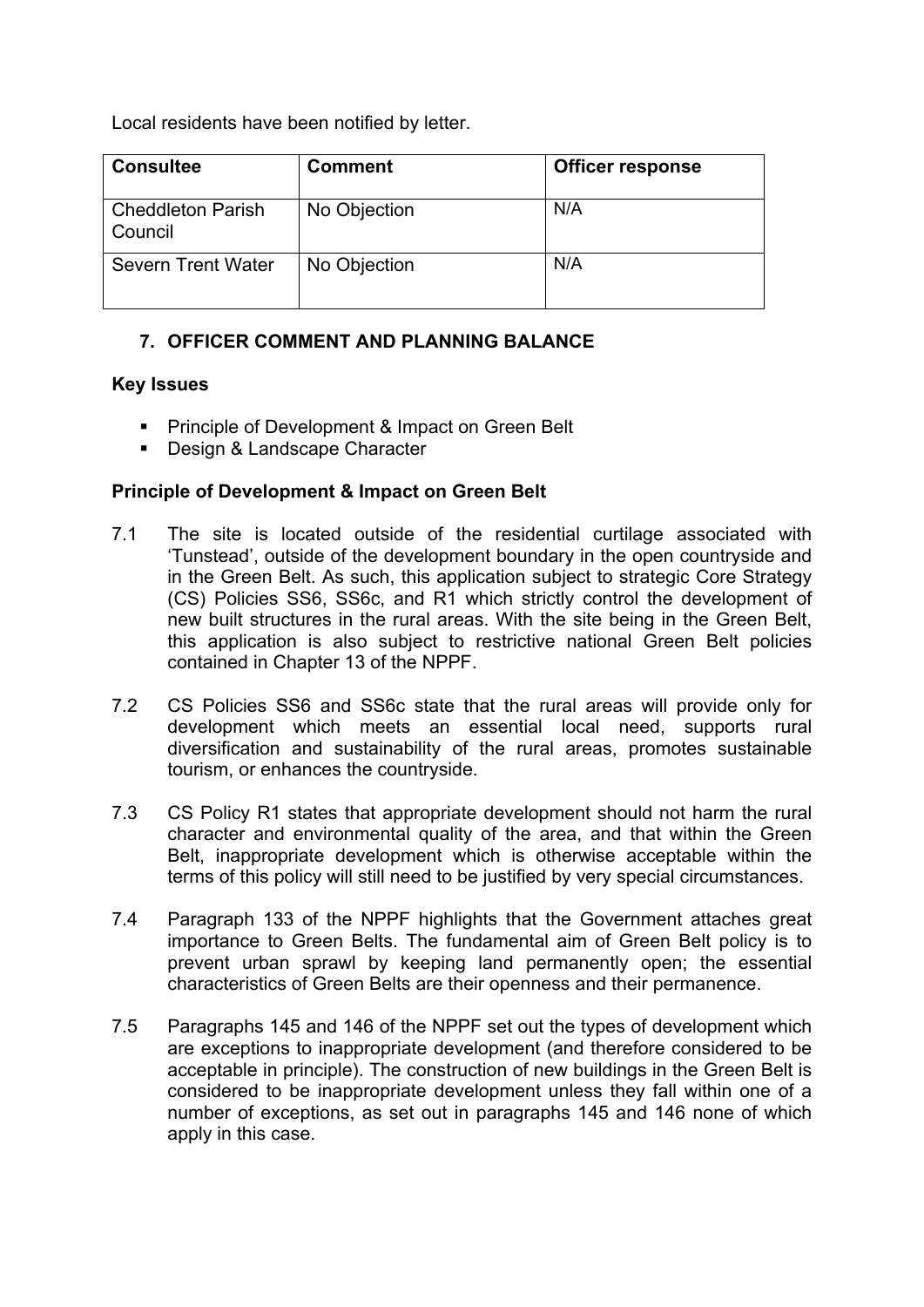- 7.6 Photographic information has been submitted by the applicant's agent for consideration which show a previous single greenhouse structure on site and remains of what appear to be previous brick structures. As the greenhouse relates to the growing of plants (horticulture) and as the remains of any previous structures are not easily visible and have blended into the landscape, the site cannot be considered as previously developed (Brownfield) land.
- 7.7 The proposed development does therefore not fall within any of the exceptions set out at paragraphs 145 and 146 of the NPPF and therefore comprise inappropriate development within the Green Belt. No very special circumstances have been submitted with the application and as such the application is contrary to paragraphs 143 and 144 of the NPPF. The principle of development is therefore considered to be unacceptable.
- 7.8 The proposed development is not situated within the curtilage of the host dwelling 'Tunstead' are does therefore not benefit from any Permitted Development rights under Schedule 2, Part 1, Class E of the General Permitted Development Order (GPDO) 2015. Even if the site was considered to fall within the curtilage of the dwelling, the structures are situated forward of the front elevation and would therefore require planning permission.
- 7.9 In line with the requirements of paragraph 38 of the revised NPPF, the Case Officer has offered solutions to the applicant which could overcome this planning issue. It was suggested that if the sheds were to be re-located within the residential curtilage of 'Tunstead' and behind the front elevation, the development may fall within the parameters of Schedule 2, Part 1, Class E of the GPDO and would therefore no longer require planning permission. However, no revisions have been forthcoming from the applicant's agent.

## **Design & Landscape Character**

- 7.10 CS Policy DC1 sets out a list of design considerations that new development should incorporate into any new scheme. In particular new development should be designed to respect the site and its surroundings and promote a positive sense of place and identity through its scale, density, layout, siting, landscaping, character and appearance.
- 7.11 CS Policy DC3 refers to Landscape Character and states that development will be supported where it respects and enhances local landscape character.
- 7.12 Paragraph 127 states that decisions should ensure that developments will function well and add to the overall quality of the area, not just for the short term but over the lifetime of development; are visually attractive as a result of good architecture, layout and appropriate and effective landscaping; and are sympathetic to local character and history, including the surrounding built environment and landscape setting
- 7.13 The proposed sheds, are randomly positioned within the site and are visible from the public highway although they are relatively modest in scale. These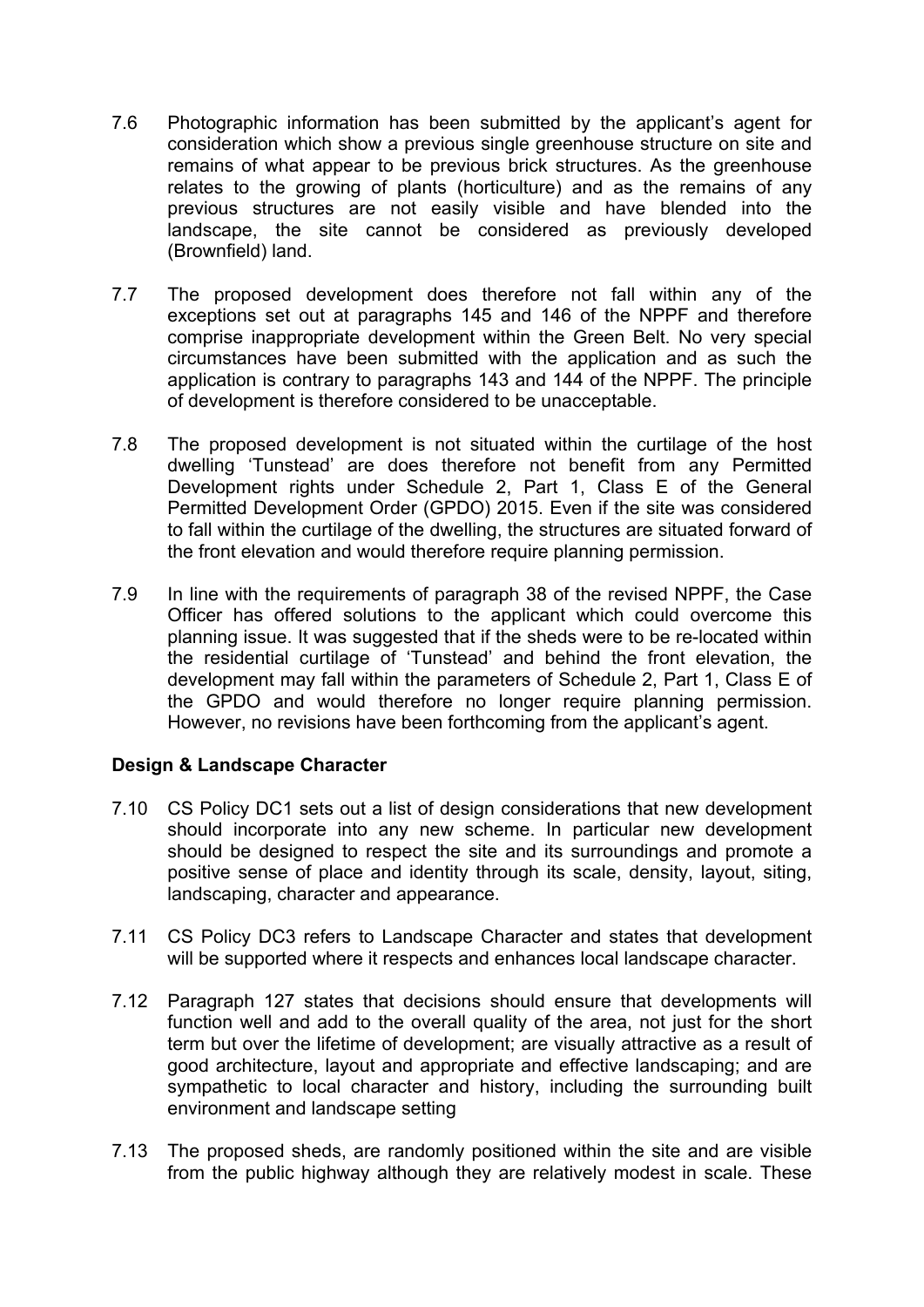structures are not thought to result in any significant harm to the character and appearance of the site or the wider rural landscape.

7.14 However, the fact that the proposed structures would not result in any significant harm to the character and appearance of the site or wider rural landscape is neither mitigates or outweighs the substantial harm to the Green Belt by reason of inappropriateness and impact on openness..

#### **Planning Balance/Conclusion**

- 7.15 The application seeks retrospective planning permission for two timber sheds which are located adjacent to Park Lane, Cheddleton, lying outside of the residential curtilage associated with 'Tunstead' and in the Green Belt. The application is therefore subject to restrictive NPPF policies which relate to development in the Green Belt.
- 7.16 An assessment of the application has concluded that the proposed development represents an inappropriate form of development in the Green Belt. No very special circumstances exist which outweigh the substantial harm to the Green Belt and as such the proposal represents an unsustainable form of development, contrary to CS Policies SS1, SS1a, SS6, SS6c, R1 and restrictive policies contained in Chapter 13 of the NPPF.
- 7.17 For the reasons outlined in this report, the application is recommended for refusal on grounds of inappropriate development within the Green Belt.

## **8. RECOMMENDATION**

**A That planning permission be REFUSED for the following reasons:**

**1. The development lies outside of the residential curtilage of Tunstead, and comprises an inappropriate form of development in the Green Belt. The application has failed to demonstrate any very special circumstances which outweigh the substantial harm to the Green Belt by reason of inappropriateness, and is therefore contrary to paragraphs 143-146 of the NPPF; thereby comprising an unsustainable form of development, contrary to Policy SS1a of the Core Strategy and paragraph 11 of the NPPF.**

**B. In the event of any changes being needed to the wording of the Committee's decision (such as to delete, vary or add conditions/informatives/planning obligations or reasons for approval/refusal) prior to the decision being issued, the Operations Manager - Development Services has delegated authority to do so in consultation with the Chairman of the Planning Applications Committee, provided that the changes do not exceed the substantive nature of the Committee's decision.**